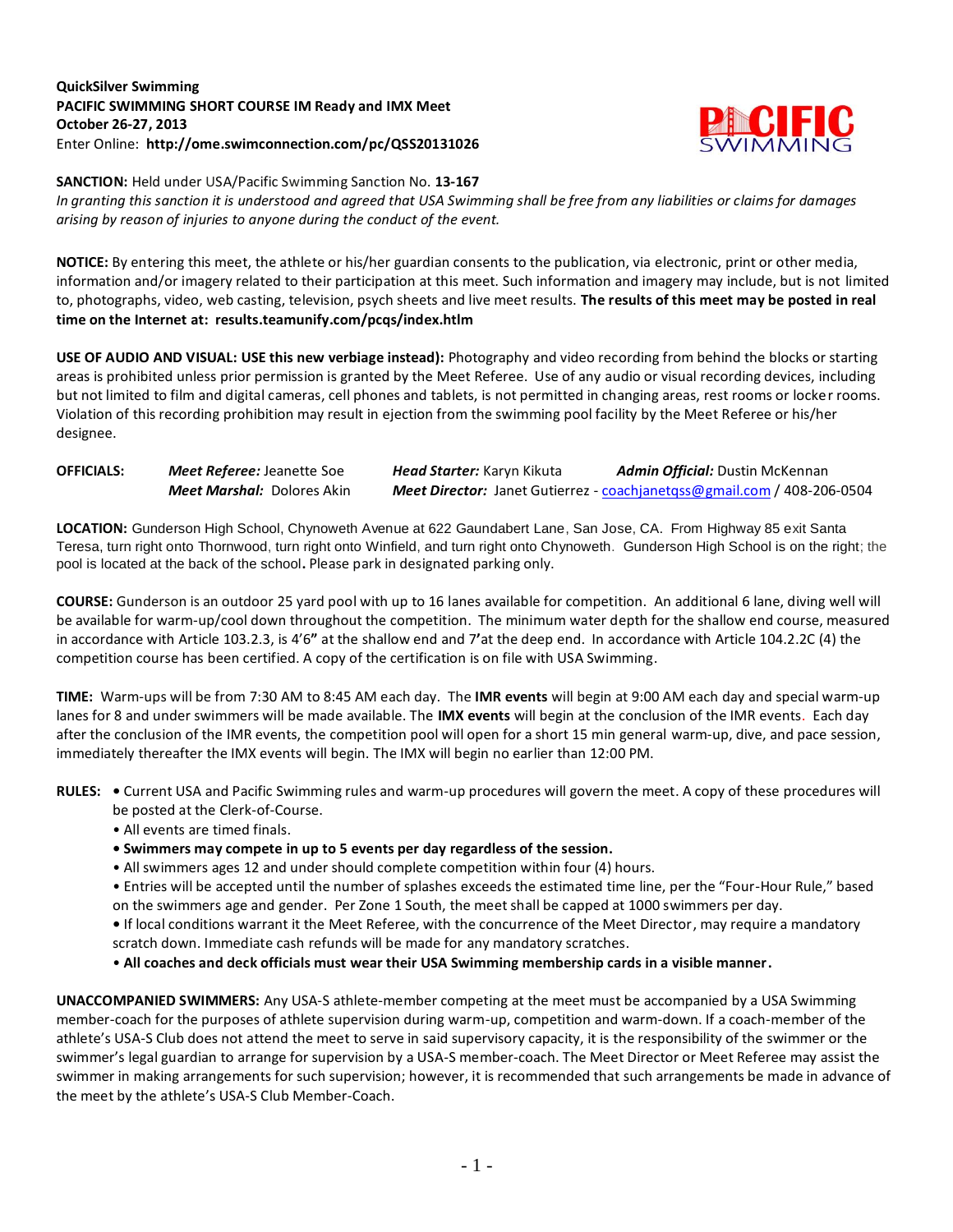**RACING STARTS:** Swimmers must be certified by a USA-S member-coach as being proficient in performing a racing start, or must start the race in the water. It is the responsibility of the swimmer or the swimmer's legal guardian to ensure compliance with this requirement.

**RESTRICTIONS:** • Smoking and the use of other tobacco products is prohibited on the pool deck, in the locker rooms, in spectator

seating, on standing areas and in all areas used by swimmers, during the meet and during warm-up periods.

- Sale and use of alcoholic beverages is prohibited in all areas of the meet venue.
- No glass containers are allowed in the meet venue.
- No propane heater is permitted except for snack bar/meet operations.
- All shelters must be properly secured.
- Families must set up on the pool area. Overflow areas are limited to bicycle rack and tennis courts.

• Except where venue facilities require otherwise, changing into or out of swimsuits other than in locker rooms or other designated areas is not appropriate and is strongly discouraged.

**ELIGIBILITY:** • Swimmers must be current members of USA-S and enter their name and registration number on the meet entry card as they are shown on their Registration Card. If this is not done, it may be difficult to match the swimmer with the registration and times database. The meet host will check all swimmer registrations against the SWIMS database and if not found to be registered, the Meet Director shall accept the registration at the meet (a \$10 surcharge will be added to the regular registration fee). Duplicate registrations will be refunded by mail.

• Swimmers in the "A" Division must have met at least the listed "PC-A" time standard. Swimmers in the "B" Division must have met at least the listed "PC-B" time standard. All entry times slower than the listed "PC-B" time standard will be in the "C" Division.

• Entries with **"NO TIME" will be accepted**.

• Entry times submitted for this meet will be checked against a computer database and may be changed in accordance with Pacific Swimming Entry Time Verification Procedures.

• Disabled swimmers are welcome to attend this meet and should contact the Meet Director or Meet Referee regarding and special accommodations on entry times and seeding per Pacific Swimming policy.

- Swimmers 19 years of age and over may compete in the meet for time only, no awards. Such swimmers must have met standards for the 17-18 age group.
- The swimmer's age will be the age of the swimmer on the first day of the meet.

**ENTRY FEES:** \$2.75 per event plus an \$8.00 participation fee per swimmer. Entries will be rejected if payment is not sent at time of request.

**ENTRY PRIORITY:** Z1S swimmers that get their entries in by 11:59 PM, Monday, October 7, 2013, will be given priority into the meet. Z1S swimmers who do not get their entries in by this date and all other swimmers will be accepted into the meet in the order their entries are received, if the meet capacity has not been reached or until it does

**ONLINE ENTRIES:** To enter online go to **http://ome.swimconnection.com/pc/QSS20131016** to receive an immediate entry confirmation. This method requires payment by credit card. Swim Connection LLC charges a processing fee for this service, equal to \$1 per swimmer plus 5% of the total Entry Fees. Please note that the processing fee is a separate fee from the Entry Fees. If you do not wish to pay the processing fee, enter the meet using a mail entry. **Entering online is a convenience, is completely voluntary, and is in no way required or expected of a swimmer by Pacific Swimming.** Online entries will be accepted through Wednesday, October 16, 2013.

**MAILED OR HAND DELIVERED ENTRIES**: Entries must be on the attached consolidated entry form. Forms must be filled out completely and printed clearly with swimmers best time. Entries must be postmarked by midnight, Tuesday, October 15, 2013 or hand delivered by 6:30 p.m. Wednesday, October 16, 2013. No late entries will be accepted. No refunds will be made, except mandatory scratch downs. Requests for confirmation of receipt of entries should include a self-addressed envelope. **Make check payable to**: QuickSilver Swimming

| <b>Mail entries to: Janet Gutierrez</b> | <b>Hand delivers to:</b> QuickSilver Swimming Office at Gunderson Pool |
|-----------------------------------------|------------------------------------------------------------------------|
| PO Box 36205                            | 622 Gaundabert Lane                                                    |
| San Jose, CA 95158                      | San Jose, CA 95136                                                     |

**CHECK-IN:** The meet will be deck seeded. Swimmers must check-in at the Clerk-of-Course. Close of check-in for all individual events shall be no more than 60 minutes before the estimated time of the start of the first heat of the event. No event shall be closed more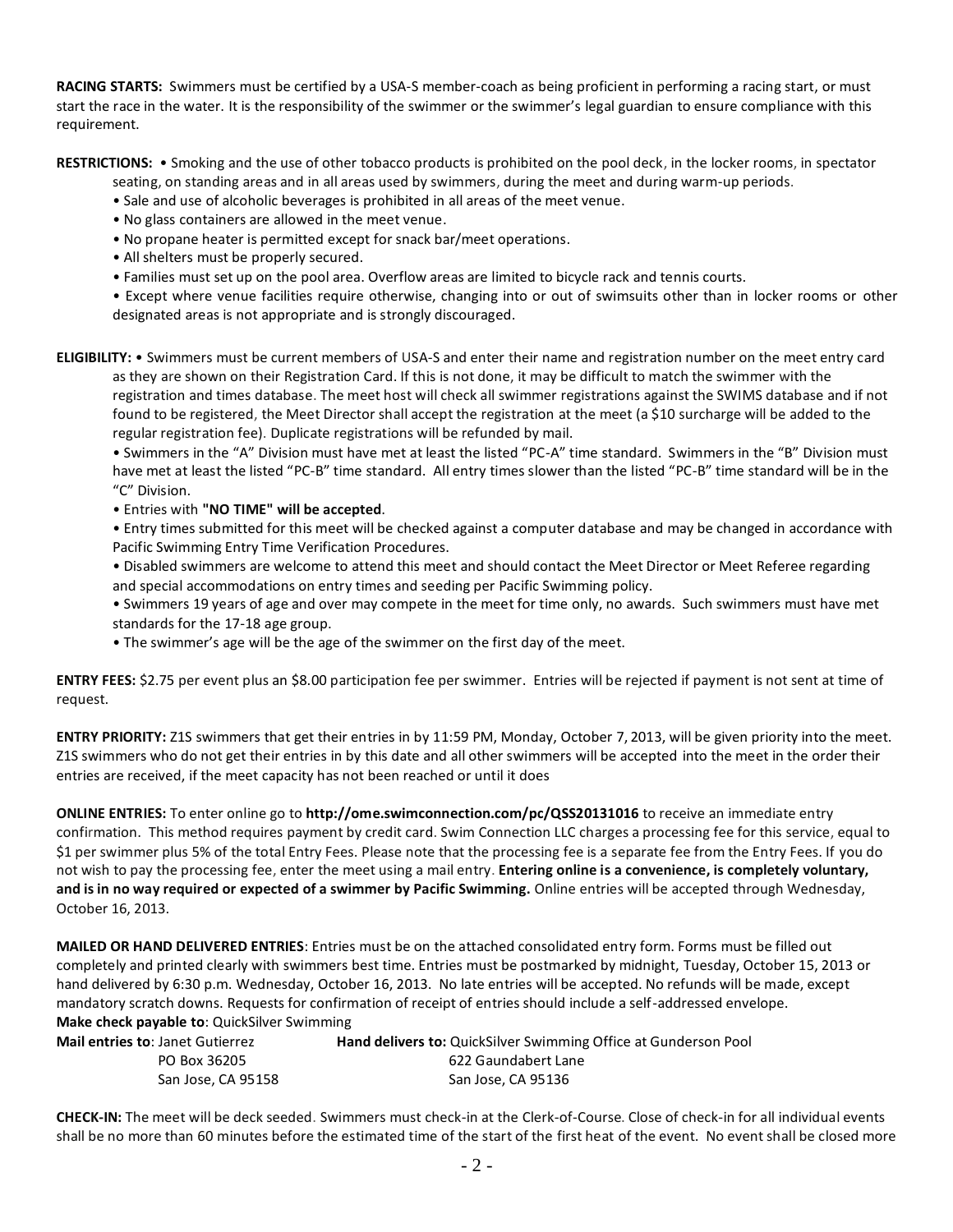than 30 minutes before the scheduled start of the session. Swimmers who do not check in will not be seeded and will not be allowed to compete in that event.

**SCRATCHES:** Swimmers entered in an individual event that they have checked in for, must swim in the event unless they notify the clerk of the course before seeding for that event has begun. Swimmers who miss an event they have checked in for will no longer be penalized by the loss of the next event they have entered.

AWARDS: 1<sup>st</sup>-8<sup>th</sup> place ribbons in each age division (8/U, 9-10, 11-12, 13-14, 15-16, 17-18) and A medals for new "A" times will be given in the IM Ready Sessions. IMX T-Shirts will be given for 1<sup>st</sup> -8<sup>th</sup> IMX High Point in each age division for all those completing all events within the IMX series. The only additional awards given in the afternoon, IMX events, will be A medals for new "A" times. No awards for swimmers 19 and up.

**ADMISSION:** Free. A program will be available for \$2.00

**REFRESHMENTS:** A snack bar will be available throughout the competition. Coaches and working deck officials will be provided lunch. Hospitality will serve refreshments to timers.

**MISCELLANEOUS:** No overnight parking is allowed. Facilities will not be provided after meet hours.

### **IM READY (IMR)**

The first step in the IMX Challenge is IM Ready (or IMR). To get "IM Ready," swimmers compete in a series of five events at shorter distances. Below, we've listed the line-up by age groups.

**9 & Under; 10-year olds:** 100 Free, 50 Back, 50 Breast, 50 Fly, 100 IM

**11-year olds; 12-year olds:** 200 Free, 50 Back, 50 Breast, 50 Fly, 100 IM

**13, 14, 15, 16, 17, & 18-year olds:** 200 Free, 100 Back, 100 Breast, 100 Fly, 200 IM

Once you've swum each event at least once at an official meet, you can log-in to your Deck Pass Account, and find out where you rank against all the other swimmers on your club team. You do not need to complete the IM Ready program to participate in the IM Xtreme. It is simply a stepping stone.

| <b>SATURDAY, Session 1</b> |               |           |                |           | <b>SUNDAY, Session 3</b> |           |            |
|----------------------------|---------------|-----------|----------------|-----------|--------------------------|-----------|------------|
| 8 & UN                     | 10-Under      | $11 - 12$ | $13-Up$        | 8 & UN    | 10-Under                 | $11 - 12$ | $13-Up$    |
| 25 Flv                     | <b>50 Flv</b> | 50Flv     | <b>100 Flv</b> | 25 Free   | $100$ Free               | 200 Free  | 200 Free   |
| 25 Back                    | 50 Back       | 50 Back   | 100 Back       | 25 Breast | 50 Breast                | 50 Breast | 100 Breast |
|                            | 50 Free       | 50 Free   | 50 Free        |           | 100 IM                   | 100 IM    | 200 IM     |

#### **EVENT SUMMARY –Morning, IM Ready**

#### **IM XTREME (IMX)**

Ready to move forward? The next step is IM Xtreme (IMX). The IMX ranking includes a series of five or six events at longer distances. Once you've completed the IMX program, you can find out where your IMX score ranks nationally, within your zone, within your LSC rank and on your club.

**9 & Under; 10-year olds:** 200 Free, 100 Back, 100 Breast, 100 Fly, 200 IM

**11-year olds; 12-year olds:** 500 Free, 100 Back, 100 Breast, 100 Fly, 200 IM

**13, 14, 15, 16, 17, & 18-year olds:** 500 Free, 200 Back, 200 Breast, 200 Fly, 200 IM, 400 IM

|                            |            |            | LVLIVI JUIVIIVIAINI TAILLIIVUIII IIVIA |                          |                |                |
|----------------------------|------------|------------|----------------------------------------|--------------------------|----------------|----------------|
| <b>SATURDAY, Session 2</b> |            |            |                                        | <b>SUNDAY, Session 4</b> |                |                |
| 10-Under                   | $11 - 12$  | $13-Up$    |                                        | 10-Under                 | $11 - 12$      | $13-Up$        |
| 200 Free                   | 500 Free   | 500 Free   |                                        | <b>100 Flv</b>           | <b>100 Flv</b> | <b>200 Flv</b> |
| 100 Breast                 | 100 Breast | 200 Breast |                                        | 100 Back                 | 100 Back       | 200 Back       |
| 200 IM                     | 200 IM     | 200 IM     |                                        | 500 Free                 | 400IM          | 400 IM         |

#### **EVENT SUMMARY- Afternoon, IMX**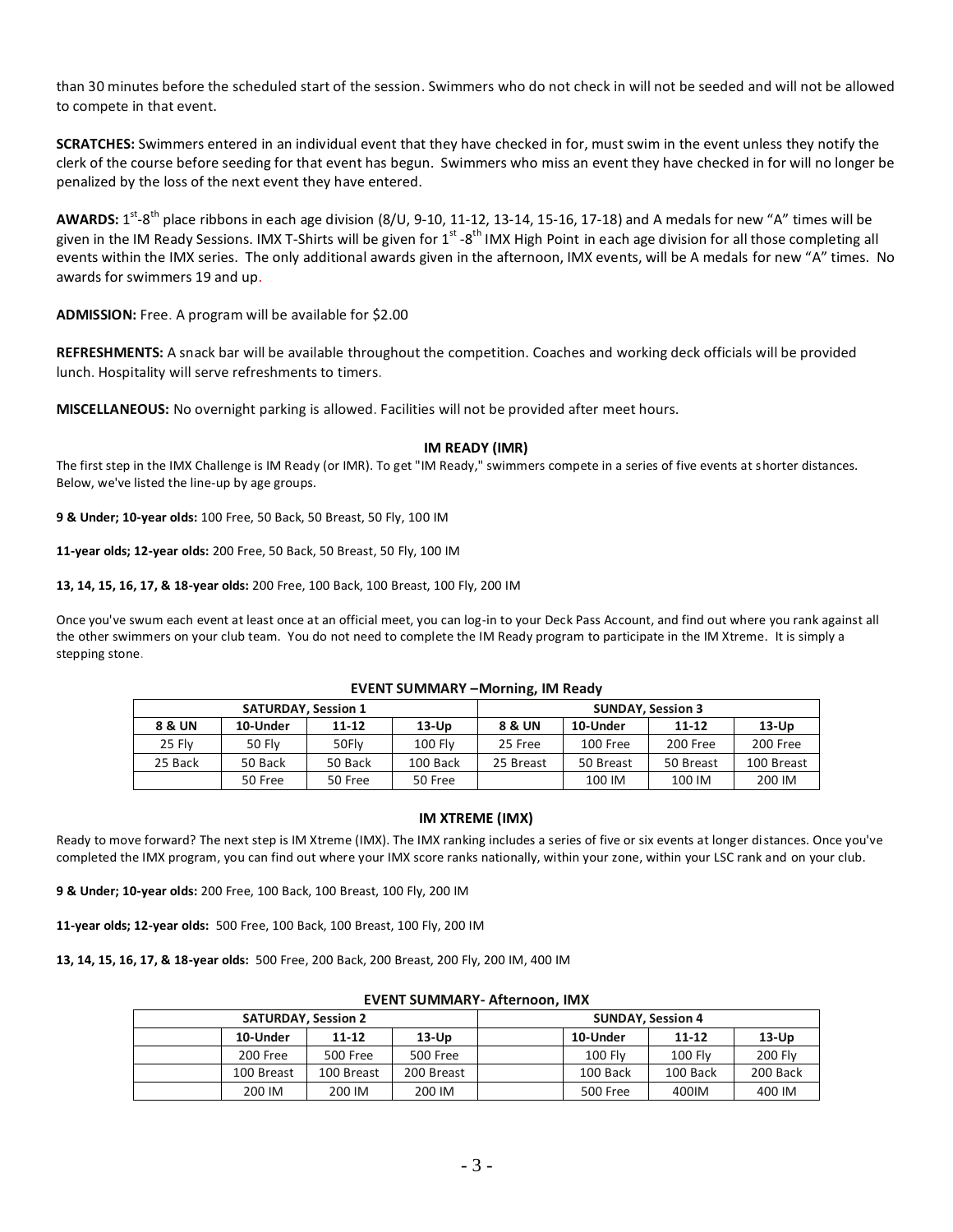# **EVENTS**

|               | Saturday, October 26, 2013 Session 1- IM Ready |               |
|---------------|------------------------------------------------|---------------|
| <b>EVENT#</b> | <b>EVENT</b>                                   | <b>EVENT#</b> |
|               | 13-Up 100 Fly                                  |               |
| 3             | 12-Under 50 Fly                                | 4             |
| 5             | 8-Under 25 Fly                                 | 6             |
|               | 13-Up 100 Back                                 | 8             |
| 9             | 12-Under 50 Back                               | 10            |
| 11            | 8-Under 25 Back                                | 12            |
| 13            | 13-Up 50 Free                                  | 14            |
| 15            | 12-Under 50 Free                               | 16            |

|                | rday, October 26, 2013 Session 1- IM Ready |               |               | Saturday, October 26, 2013 Session 2- IMX |               |
|----------------|--------------------------------------------|---------------|---------------|-------------------------------------------|---------------|
| ENT#           | <b>EVENT</b>                               | <b>EVENT#</b> | <b>EVENT#</b> | <b>EVENT</b>                              | <b>EVENT#</b> |
| 1              | 13-Up 100 Fly                              |               | 17            | 11-Up 500 Free                            | 18            |
| $\overline{3}$ | 12-Under 50 Fly                            |               | 19            | 10-Under 200 Free                         | 20            |
| 5              | 8-Under 25 Fly                             | 6             | 21            | 13-Up 200 Breast                          | 22            |
| 7              | 13-Up 100 Back                             | 8             | 23            | 12-Under 100 Breast                       | 24            |
| 9              | 12-Under 50 Back                           | 10            | 25            | 13-Up 200 IM                              | 26            |
| 11             | 8-Under 25 Back                            | 12            | 27            | 12-Under 200 IM                           | 28            |
|                |                                            |               |               |                                           |               |

|               | Sunday, October 27, 2013 Session 3-IM Ready |               |               | Sunday, October 27, 2013 Session 4- IMX |
|---------------|---------------------------------------------|---------------|---------------|-----------------------------------------|
| <b>EVENT#</b> | <b>EVENT</b>                                | <b>EVENT#</b> | <b>EVENT#</b> | <b>EVENT</b>                            |
| 29            | 13- Up 200 Free                             | 30            | 47            | 13- Up 200 Fly                          |
| 31            | 12-Under 200 Free                           | 32            | 49            | 12-Under 100 Fly                        |
| 33            | 10-Under 100 Free                           | 34            | 51            | 13-Up 200 Back                          |
| 35            | 8-Under 25 Free                             | 36            | 53            | 12-Under 100 Back                       |
| 37            | 13-Up 100 Breast                            | 38            | 55            | 11-Up 400 IM                            |
| 39            | 12-Under 50 Breast                          | 40            | 57            | 10-Under 500 Free                       |
| 41            | 8-Under 25 Breast                           | 42            |               |                                         |
| 43            | 13-Up 200 IM                                | 44            |               |                                         |
| 45            | 12-Under 100 IM                             | 46            |               |                                         |

|               | Sunday, October 27, 2013 Session 3-IM Ready |               |               | Sunday, October 27, 2013 Session 4- IMX |               |
|---------------|---------------------------------------------|---------------|---------------|-----------------------------------------|---------------|
| <b>EVENT#</b> | <b>EVENT</b>                                | <b>EVENT#</b> | <b>EVENT#</b> | <b>EVENT</b>                            | <b>EVENT#</b> |
|               | 13- Up 200 Free                             | 30            | 47            | 13- Up 200 Fly                          |               |
| 31            | 12-Under 200 Free                           | 32            | 49            | 12-Under 100 Fly                        |               |
| 33            | 10-Under 100 Free                           | 34            | 51            | 13-Up 200 Back                          |               |
| 35            | 8-Under 25 Free                             | 36            | 53            | 12-Under 100 Back                       |               |
| 37            | 13-Up 100 Breast                            | 38            | 55            | 11-Up 400 IM                            |               |
| 39            | 12-Under 50 Breast                          | 40            | 57            | 10-Under 500 Free                       |               |

\*\*\*Swimmers in events 17 & 18 must provide their own lap counter, and swimmers in events 55, 56, 57 & 58 must provide their own timers and lap counters for the distance free.